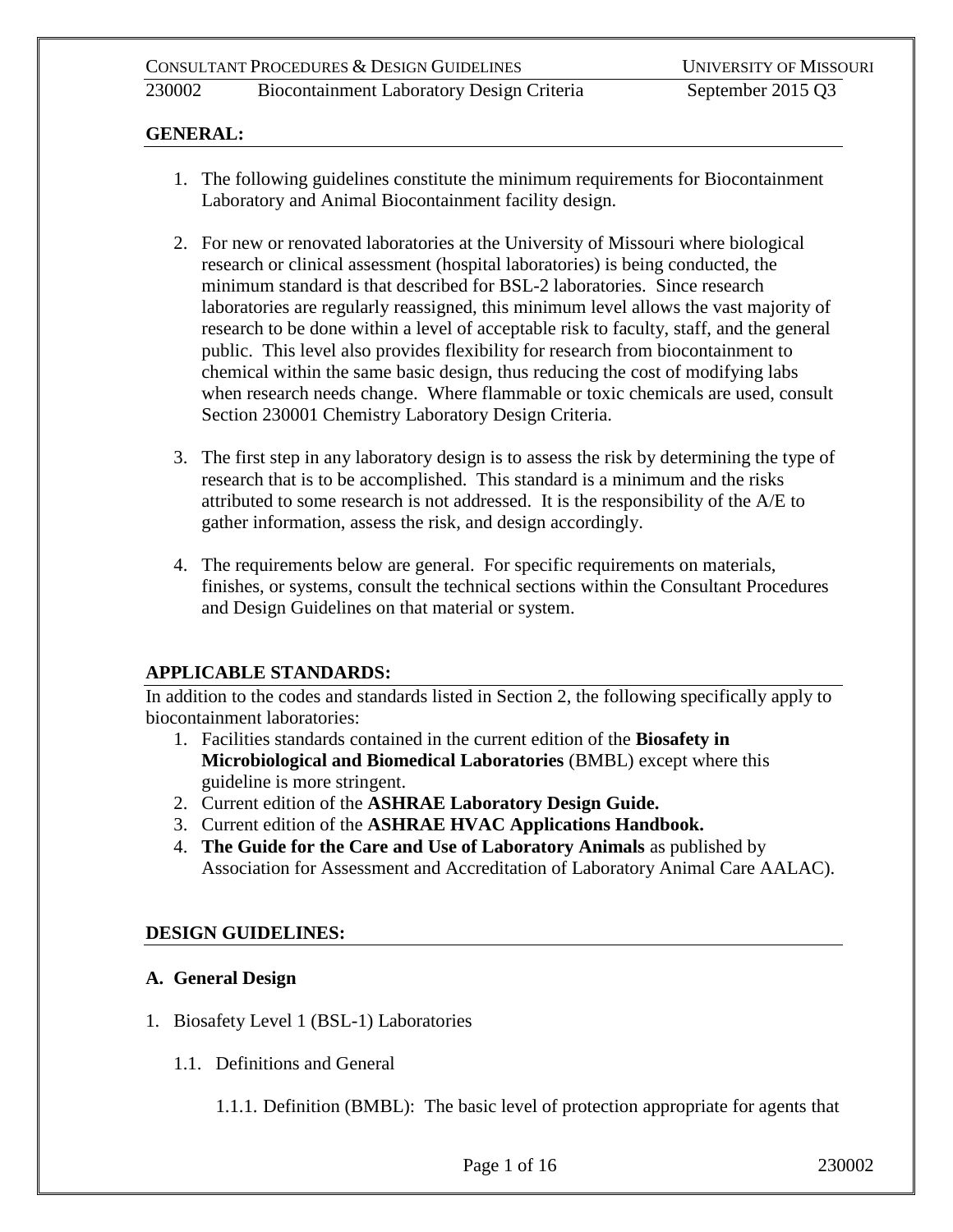are not known to cause disease in normal, healthy humans.

- 1.1.2. Definition (ARS): Used with agents of no known or minimal potential hazard to facility personnel, animals or the environment. They present no potential economic loss to the agricultural industries.
- 1.2. No standards are required for BSL-1 spaces. The minimum design standard for new construction and renovations at the University of Missouri is Biosafety Level 2.
- 2. Biosafety Level 2 (BSL-2) Laboratories
	- 2.1. Definitions and General
		- 2.1.1. Definition (BMBL): appropriate for handling moderate-risk agents that cause human disease of varying severity by ingestion or through percutaneous or mucous membrane exposure.
		- 2.1.2. Definition (ARS): Used with agents of moderate potential hazard to personnel, animals, and the environment, with minimal economic loss to the animal industries. Most research and diagnostics laboratories are at this level. It is the policy of ARS that any laboratory where research is being conducted on infectious agents will be designed, built and operated at a BSL-2 standard at a minimum.
	- 2.2. Architectural Requirements
		- 2.2.1. Each laboratory shall have a sink for hand washing located near the exit door. The sink may be manual, hands-free, or automatically operated.
		- 2.2.2. Biosafety Cabinets and Hoods
			- 2.2.2.1. Space layout to allow for at least one biosafety cabinet (BSC) per laboratory. New BSC's must be Class II. If chemical or radionuclides are to be used the BSC must be Class II B2 unless approved otherwise byAHJ. BSC's shall be placed out of the direct traffic pattern and shall be located away from supply diffusers or exhaust intakes.
			- 2.2.2.2. Class III biosafety cabinets are not used in BSL-2 spaces.
		- 2.2.3. Careful consideration of the volume of materials to be used in the lab should be done to determine equipment types such as centrifuges (sealed rotor or open).
		- 2.2.4. Laboratory doors shall self close and latch.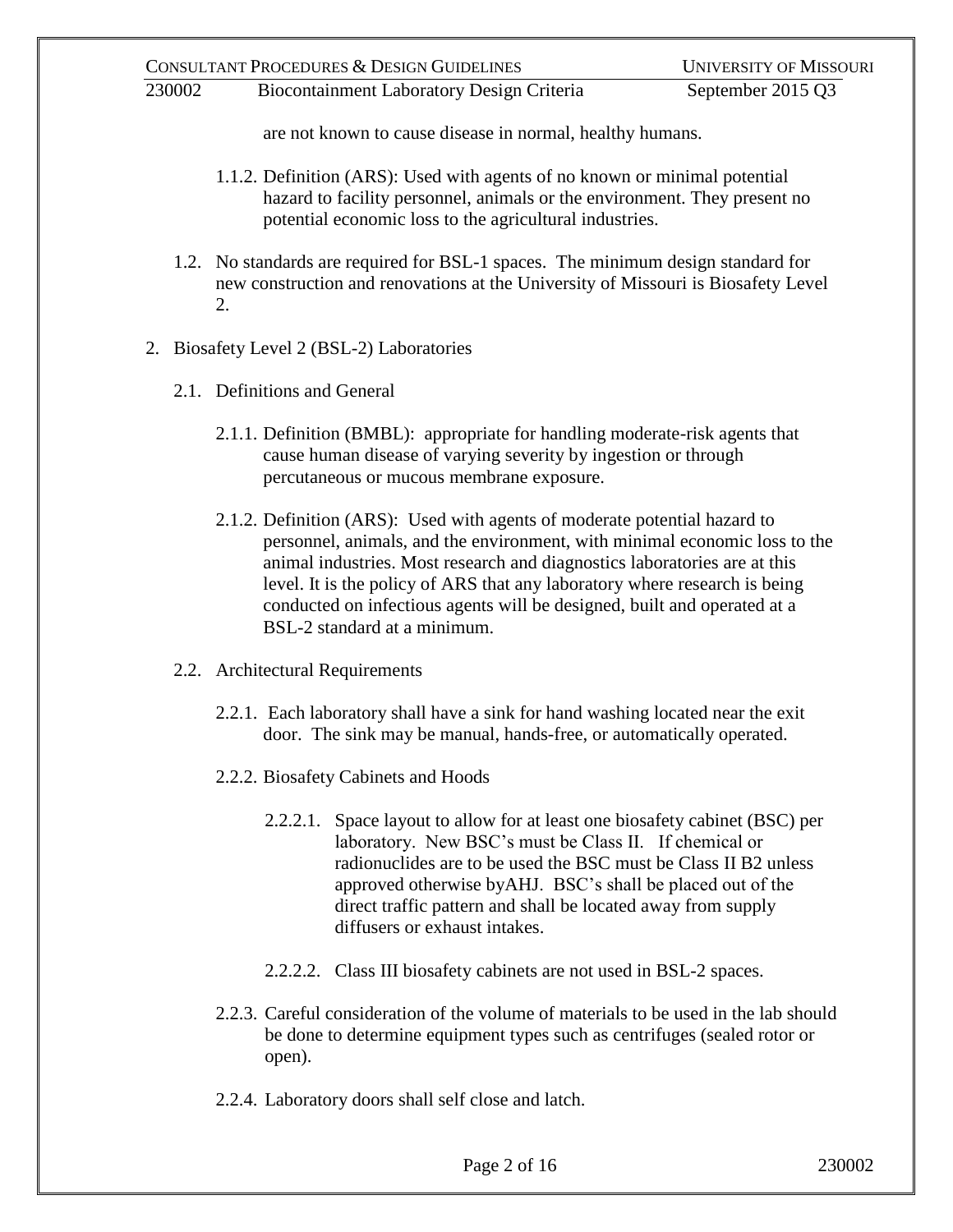| 230002 |                                                                                                                                                                                                                                                                 | CONSULTANT PROCEDURES & DESIGN GUIDELINES<br><b>Biocontainment Laboratory Design Criteria</b>                                                                                                                                                                                                                | <b>UNIVERSITY OF MISSOURI</b><br>September 2015 Q3 |  |
|--------|-----------------------------------------------------------------------------------------------------------------------------------------------------------------------------------------------------------------------------------------------------------------|--------------------------------------------------------------------------------------------------------------------------------------------------------------------------------------------------------------------------------------------------------------------------------------------------------------|----------------------------------------------------|--|
|        | 2.2.5. Floors shall be VCT or rubber tile with the minimum number of joints.<br>Chemically resistant sheet type flooring with integral cove up the wall is<br>encouraged where the budget allows. Base shall be vinyl or rubber and shall<br>be easily cleaned. |                                                                                                                                                                                                                                                                                                              |                                                    |  |
|        |                                                                                                                                                                                                                                                                 | 2.2.6. Walls must be sheetrock, or other impervious material and must be smooth<br>finish. Walls shall go to deck so that each room can be sealed. All<br>penetrations of the walls shall be sealed (this includes walls above lay-in<br>ceilings).                                                          |                                                    |  |
|        |                                                                                                                                                                                                                                                                 | 2.2.7. Ceilings must be may be lay-in tiles or sheetrock. If sheetrock is used, the<br>finish shall be the same as for walls. If a lay-in ceiling is used, all<br>penetrations through the floor above shall be sealed.                                                                                      |                                                    |  |
|        |                                                                                                                                                                                                                                                                 | 2.2.8. Windows shall meet the requirements noted elsewhere in the Consultant<br>Procedures and Design Guidelines. Windows in BSL-2 labs shall not be<br>operable. Windows shall be sealed and caulked to prevent leakage.                                                                                    |                                                    |  |
|        |                                                                                                                                                                                                                                                                 | 2.2.9. Doors are to be a minimum of 36" wide and shall meet the minimum heights<br>required elsewhere in this standard. 7'-0" heights are encouraged. All doors<br>shall be undercut by $\frac{1}{2}$ ".                                                                                                     |                                                    |  |
|        |                                                                                                                                                                                                                                                                 | 2.2.10. There are no unique standards for door hardware at this biosafety level.<br>Labs must be key lockable from the outside. Card Access to some<br>laboratories may also be required.                                                                                                                    |                                                    |  |
|        |                                                                                                                                                                                                                                                                 | 2.2.11. Bench tops must be smooth surface, impervious to water and resistant to<br>heat, organic solvents, acid, alkalis and other chemicals.                                                                                                                                                                |                                                    |  |
|        |                                                                                                                                                                                                                                                                 | 2.2.12. Structural Considerations: Due to the nature of the research and the<br>sensitive instrumentation used, the structure shall be designed to minimize<br>the transmission of vibration. The design shall be stiffened and use enough<br>mass that any vibration that is transmitted is high frequency. |                                                    |  |
|        |                                                                                                                                                                                                                                                                 | 2.2.13. Lab design shall provide for an autoclave within the space or near enough<br>for the occupants to use. The consultant shall verify through the PM if an<br>existing autoclave can be used by the client group.                                                                                       |                                                    |  |
|        |                                                                                                                                                                                                                                                                 | 2.3. Fire Protection Requirements                                                                                                                                                                                                                                                                            |                                                    |  |
|        |                                                                                                                                                                                                                                                                 | 2.3.1. Fire protection systems are as required per other sections of the Consultant<br>Procedures and Design Guidelines. Variances to this standard can only be<br>approved by the Authority Having Jurisdiction (AHJ).                                                                                      |                                                    |  |

2.3.2. In the case of special needs, systems other than water based may be used with the approval of the AHJ.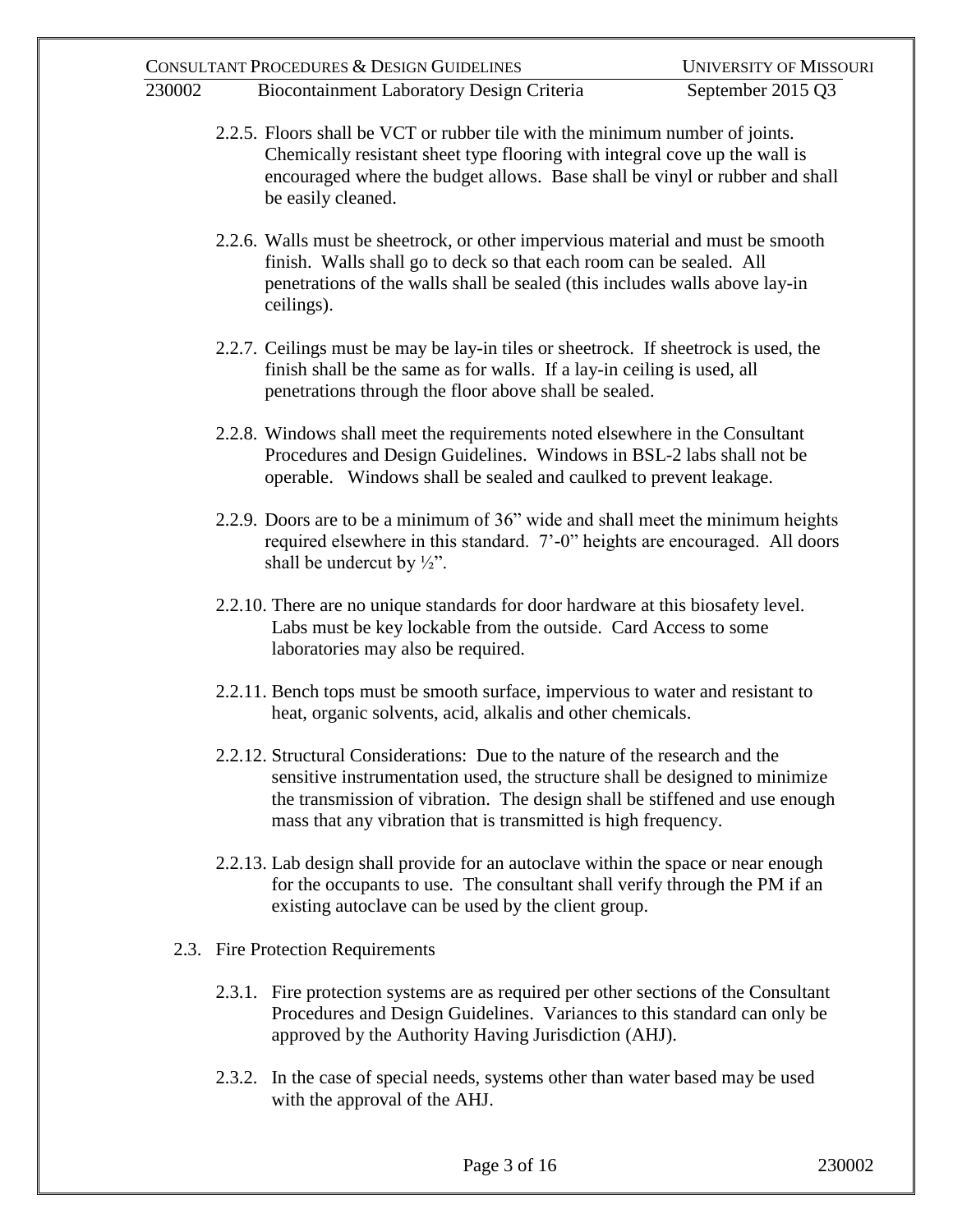## 230002 Biocontainment Laboratory Design Criteria September 2015 Q3

- 2.4. HVAC Requirements
	- 2.4.1. Air handlers serving BSL-2 spaces shall be 100% outside air and 100% exhaust. Provide MERV 8 prefilters and MERV 15 final filters.
	- 2.4.2. Heat recovery shall be used where physically possible and economically justified. Heat recovery systems (wheels) shall be allowed for laboratory general exhaust devices only.
	- 2.4.3. Canopy Hoods shall be interlocked with the equipment they serve. A time delay may be added to the canopy hood to allow it to run for a specified time after the equipment shuts off to exhaust heat until the equipment cools.
	- 2.4.4. Use VAV systems utilizing laboratory air valves for all supply and exhaust systems (see Section 230910). Valves shall have a maximum error of no more that 5% of full range. Do not mix laboratory air valves and standard VAV boxes in the lab areas. VAV boxes may be used outside the lab areas in general office or other uses. All spaces and devices shall be hard ducted both supply and exhaust. Lined duct may be used between the exhaust diffuser and the exhaust valve.
	- 2.4.5. Occupancy Sensors shall be used in all laboratories to control both lighting and the supply air valves. Minimum air changes per hour for occupied laboratories is six (6) and for unoccupied laboratories it is three (3) ACH. If required by the Project Manager, the consultant will evaluate the use of lab air monitoring systems (such as Aircuity) to reduce the total ventilation required with the potential of lowering the minimum ACH for occupied and unoccupied laboratories. The consultant must provide a design sufficient to allow a laboratory to increase ventilation upon the detection of higher concentrations of identified chemicals to flush out the room (e.g. due to a spill). Ventilation rates may be adjusted over time by comparing measured concentrations with desired thresholds but never lower than four (4) ACH for occupied laboratories and two (2) ACH for unoccupied laboratories, or thermal load requirements.
	- 2.4.6. Air flow shall be from low hazard spaces to high hazard spaces. Corridor shall be provided with adequate supply flow for make-up to labs connected to the corridor. Generally, this will require the corridors to be a separate supply zone.
	- 2.4.7. Each lab shall have a supply air valve and an exhaust air valve as a minimum in order to maintain correct flow and pressure relationships. Manual systems are not allowed in laboratories. Within a lab suite additional pairs of valves may be needed where pressure relationships or directional flow between spaces is required.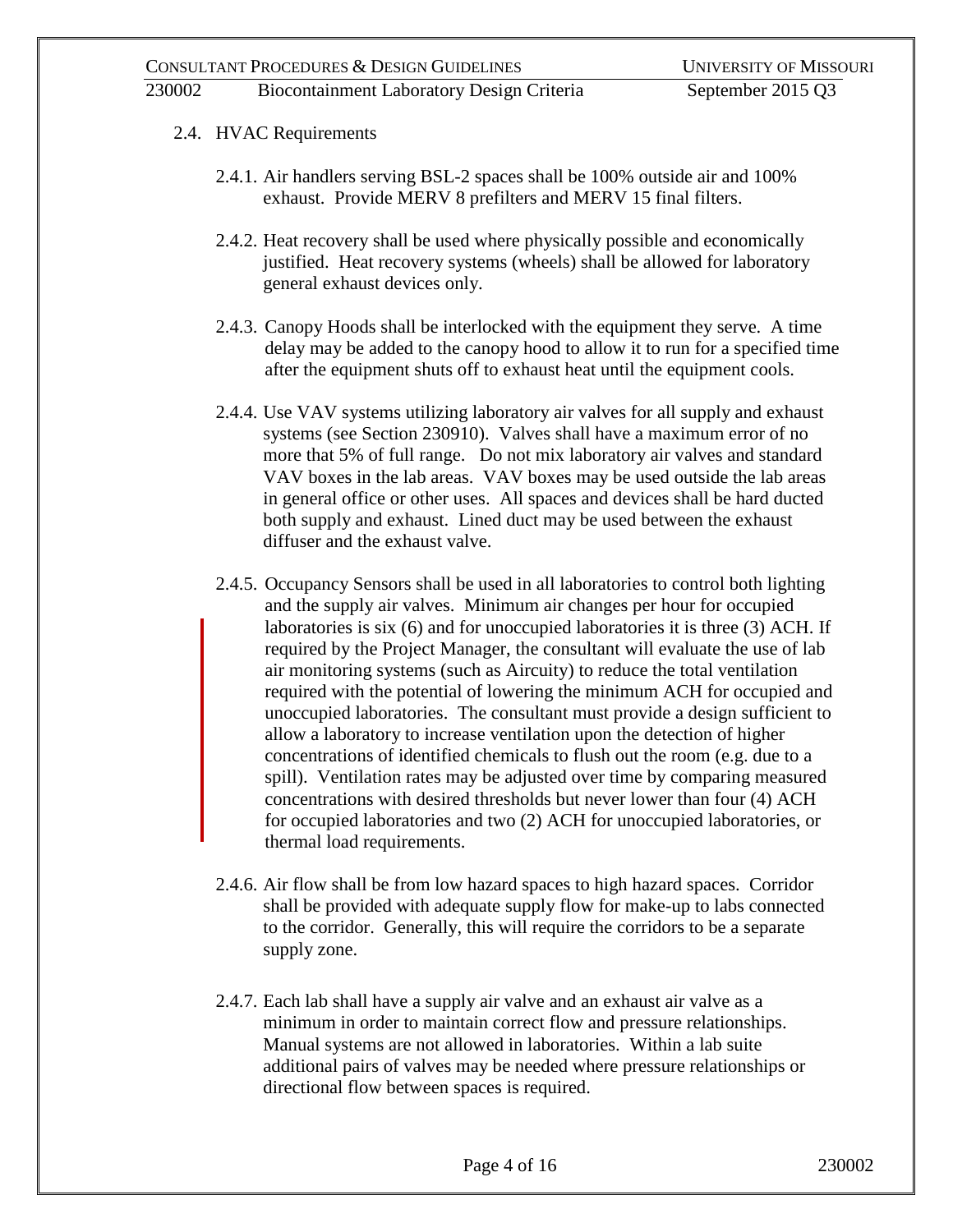|        | CONSULTANT PROCEDURES & DESIGN GUIDELINES                                                                                                                                                                                                                                                                                                                                                                                                                                                                                                                                                                                 | <b>UNIVERSITY OF MISSOURI</b> |  |  |  |  |
|--------|---------------------------------------------------------------------------------------------------------------------------------------------------------------------------------------------------------------------------------------------------------------------------------------------------------------------------------------------------------------------------------------------------------------------------------------------------------------------------------------------------------------------------------------------------------------------------------------------------------------------------|-------------------------------|--|--|--|--|
| 230002 | Biocontainment Laboratory Design Criteria                                                                                                                                                                                                                                                                                                                                                                                                                                                                                                                                                                                 | September 2015 Q3             |  |  |  |  |
|        | 2.4.8. Supply and Exhaust Diffuser shall be located in laboratory aisle ways (not<br>above benches or equipment) and not in front of biosafety cabinets.<br>Diffusers shall be 2' x 2' and have a maximum of 400 CFM.<br>2.4.9. Equipment loads shall be carefully determined. Use actual equipment<br>loads with diversity if available. If not, the maximum allowed allowance for<br>equipment loads is 8.0 w/sq ft.                                                                                                                                                                                                    |                               |  |  |  |  |
|        |                                                                                                                                                                                                                                                                                                                                                                                                                                                                                                                                                                                                                           |                               |  |  |  |  |
|        | 2.4.10.<br><b>Supply and Exhaust Quantities</b>                                                                                                                                                                                                                                                                                                                                                                                                                                                                                                                                                                           |                               |  |  |  |  |
|        | 2.4.10.1. Calculation of supply and exhaust airflows requires care and<br>reiterative checking to see what parameter determines each value.                                                                                                                                                                                                                                                                                                                                                                                                                                                                               |                               |  |  |  |  |
|        | 2.4.10.2. Offset is defined as the required difference between the exhaust<br>and supply flows to a space. In BSL labs the offset is negative, i.e.<br>exhaust flow exceeds supply flow. Offset to be 150 CFM for the<br>first door or operable opening (main door to the lab) and 100 CFM<br>for each additional door or operable opening. Where an opening<br>has more than one leaf the offset shall be multiplied times the<br>number of leaves. Doors or operable openings shall be counted<br>only if air flows through that opening <b>into</b> the space. Maximum<br>offset for a standard door shall be 200 CFM. |                               |  |  |  |  |
|        | 2.4.10.3. Supply shall be sized for heat loads or make-up requirements,<br>whichever is higher. ( <i>Example: If there is one door into a lab and</i><br>the calculated supply is $1,000$ CFM and the required exhaust is<br>$1,600$ CFM, the supply shall be raised to $1,400$ CFM to reduce the<br>offset to the allowed maximum.)                                                                                                                                                                                                                                                                                      |                               |  |  |  |  |
|        | 2.4.10.4. Exhaust shall be sized for a minimum of 6 air changes or high<br>enough to achieve the required offset, whichever is greater.<br>(Example: The lab has one door with a required exhaust rate of<br>$1,000$ CFM. The calculated load requires a flow of $1,000$ CFM.<br>The exhaust shall be increased to $1,150$ CFM to meet the minimum<br>required offset.)                                                                                                                                                                                                                                                   |                               |  |  |  |  |
|        | 2.4.11. Biosafety Cabinets and Hoods                                                                                                                                                                                                                                                                                                                                                                                                                                                                                                                                                                                      |                               |  |  |  |  |
|        | 2.4.11.1. Class II B1, Class II B2 Biosafety Cabinets and fume hoods (where<br>required) exhaust may be manifolded together.                                                                                                                                                                                                                                                                                                                                                                                                                                                                                              |                               |  |  |  |  |
|        | 2.4.11.2. Class II A1 and Class II A2 may be manifolded to the exhaust via<br>an approved thimble connection. Where chemical or radionuclide<br>work is being done, the BSC must be Class II B2.                                                                                                                                                                                                                                                                                                                                                                                                                          |                               |  |  |  |  |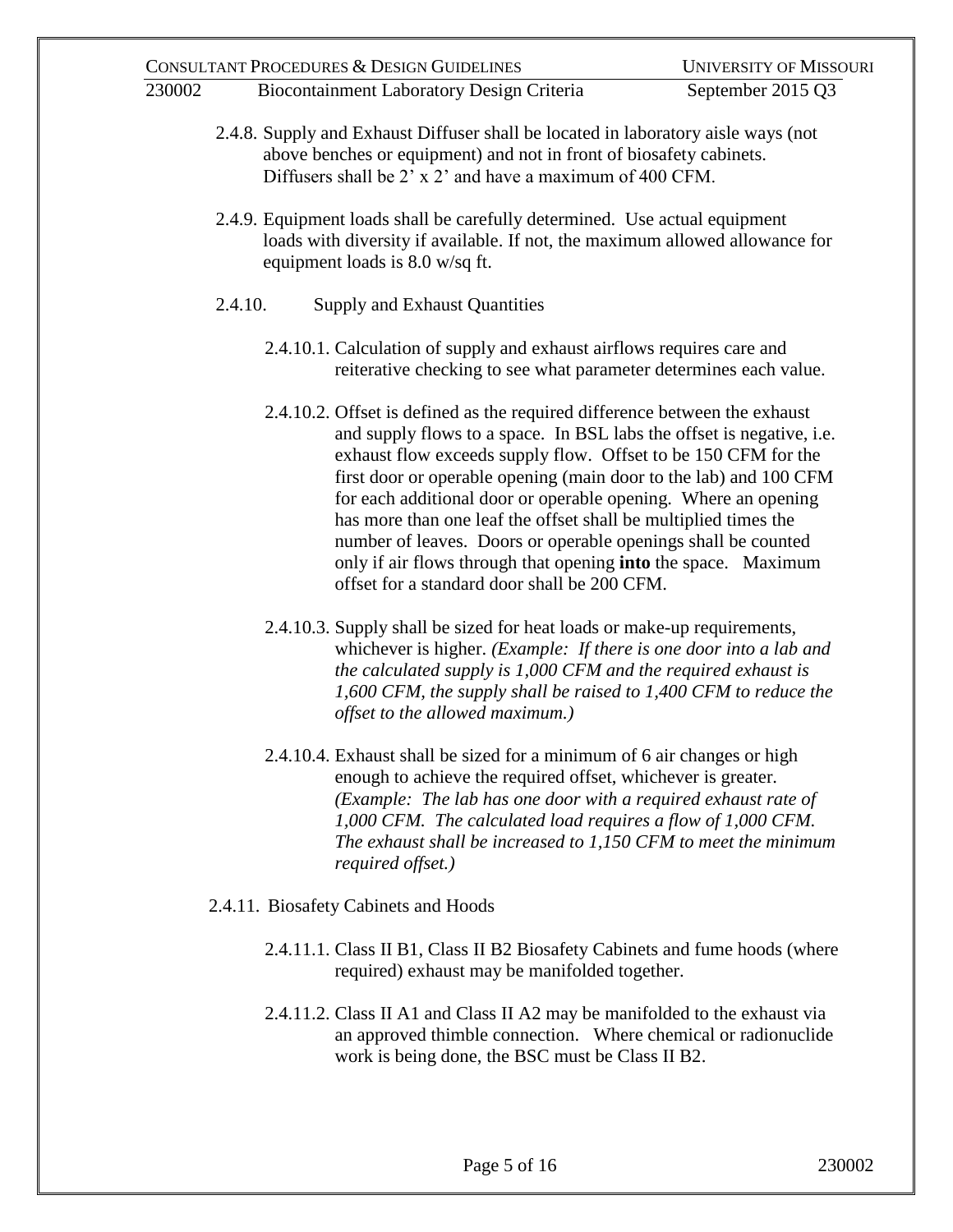## 2.5. Plumbing Requirements

- 2.5.1. Floor penetrations in laboratories are to be avoided. Feed pressurized services from above. Where penetrations must be made, they must be thoroughly caulked and sealed.
- 2.5.2. Provide emergency shower and eyewash facilities per ANSI standards. Tempered water systems are not required if the system is designed such that the water temperature in the system is equal to or greater than the ambient temperature and has enough volume to sustain warm water flow to the eye wash or shower head. This feature must be approved by the AHJ on a caseby-case basis.
- 2.5.3. STANDARD ON VACUUM AND FILTRATION BMBL  $5^{TH}$  EDITION P 49 "Vacuum lines should be protected with High Efficiency Particulate Air (HEPA) filters, or their equivalent. Filters must be replaced as needed. Liquid disinfectant traps may be required."
- 2.5.4. Central lab pure water systems should be provided in the form of a circulating reverse osmosis (RO) system. Higher grade pure water should be provided by polishing units within each lab as required.

## 2.6. Electrical

| Load          | W/Sq Ft.      |
|---------------|---------------|
| Lighting      | $2.7 - 3.8$   |
| Receptacles   | $4.8 - 21.5$  |
| <b>HVAC</b>   | $9.7 - 10.8$  |
| Lab Equipment | $4.3 - 8.6$   |
| Elevators     | $1.1 - 1.6$   |
| Miscellaneous | $1.1 - 2.2$   |
| Total         | $23.7 - 48.5$ |

2.6.1. Preliminary power loads should be calculated as follows:

- 2.6.2. As the design progresses, these values should be refined and in some cases replaced. Lab equipment should continue to be an allowance but all other values should be re-calculated based on the diversified loads contained in the design.
- 2.6.3. Electrical panels for labs should not be located in the laboratory, but should be located in a secure space that is accessible by laboratory personnel.
- 2.6.4. Emergency power should be accommodated in the building wiring even if a generator is not installed. Provide normal and emergency distribution systems that can be separated in the electrical equipment spaces. Leave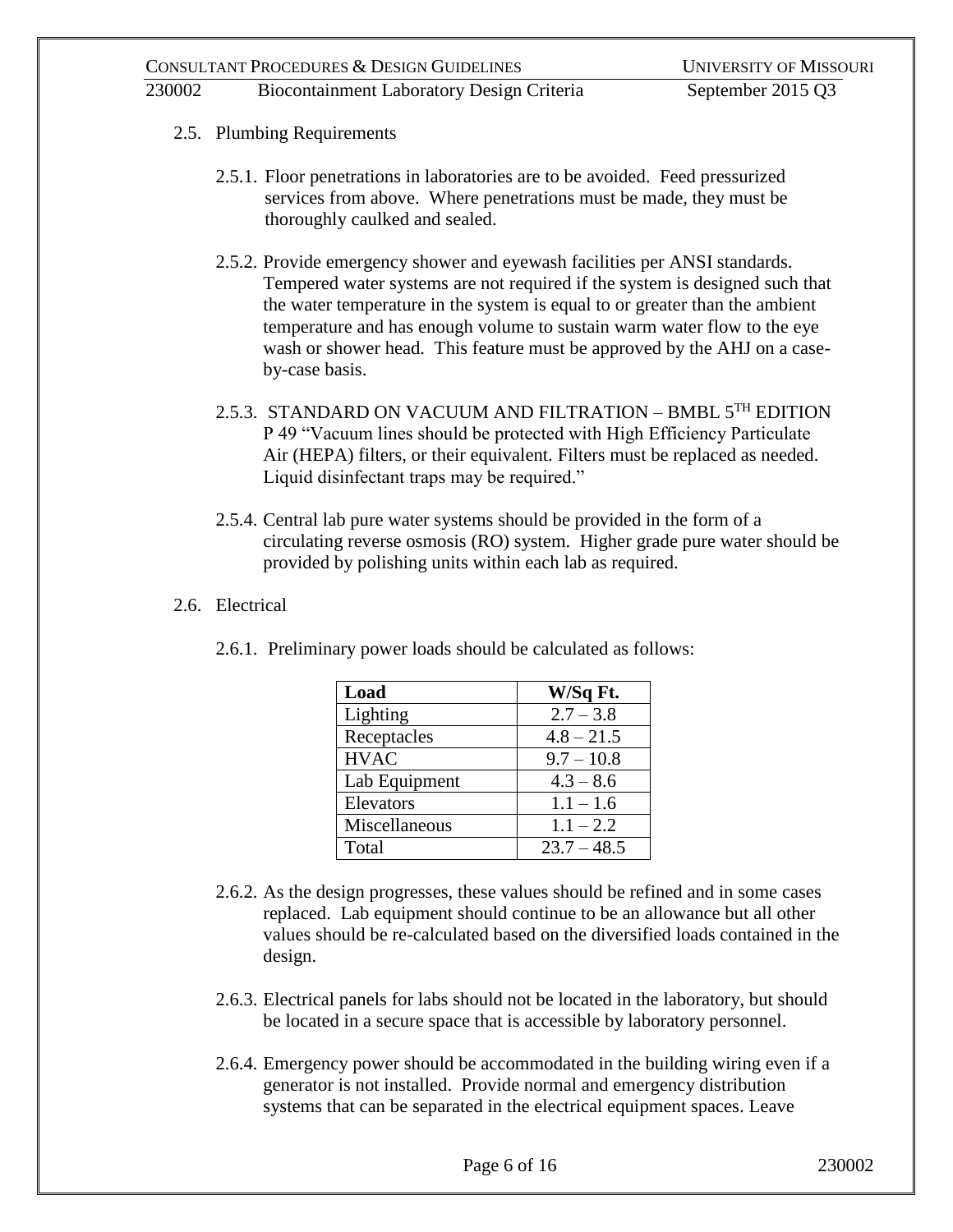230002 Biocontainment Laboratory Design Criteria September 2015 Q3

specific room for transfer switches. This power is primarily for freezers and other laboratory equipment and is not intended to meet life safety requirements. Life safety systems must have their own back-up which shall be a generator or battery per applicable codes.

- 2.6.5. Lighting is to conform to the general lighting criteria in the Consultant Procedures and Design Guidelines.
- 3. Biosafety Level 3 (BSL-3) Laboratories
	- 3.1. Definitions and General
		- 3.1.1. Definition (BMBL): Appropriate for agents with a known potential for aerosol transmission, for agents that may cause serious and potentially lethal infections and that are indigenous or exotic in origin.
		- 3.1.2. Definition (ARS): Used with agents which may be indigenous or exotic to the United States that can be contracted by the respiratory route, and may cause serious or lethal diseases to man, animals, or cause moderate economic loss to the animal industries.
		- 3.1.3. All requirements for BSL-2 shall apply except as modified in this section below.
		- 3.1.4. All BSL-3 and BSL-3Ag facilities and support equipment, even if part of a larger facility, must be fully commissioned. Commissioning shall begin at design and shall include a commissioning agent contracted to the University.
	- 3.2. Architectural Requirements
		- 3.2.1. BSL-3 spaces must be completely separate from spaces accessible to the public or personnel who do not work in the BSL-3 space. Space layout shall be designed to meet the CDC Select Agent rules for security of select agents.
		- 3.2.2. Personnel change rooms for entering and leaving the space should be included. These spaces are on a lab-by-lab basis and shall not be gang spaces for the entire facility. Shower-in/shower-out should be considered for each laboratory or at least for a percentage of the laboratories in a facility.
		- 3.2.3. Laboratory sink must be hands-free or automatically operated.
		- 3.2.4. Biosafety Cabinets and Hoods
			- 3.2.4.1. Class III biosafety may be used in BSL-3 spaces if the facility is design appropriately to handle the special requirements of a Class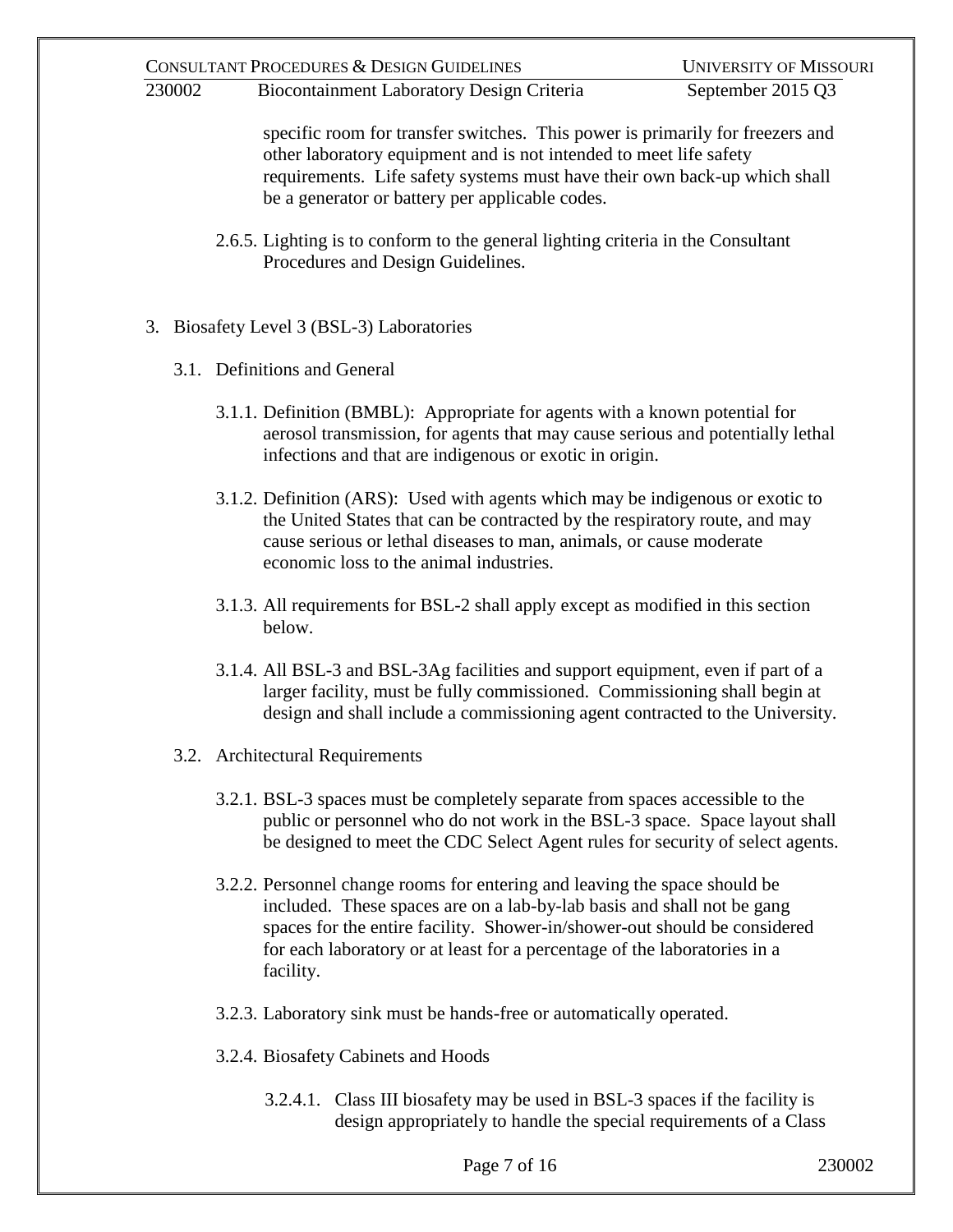III BSC. Fume hoods are not to be used at BSL-3 level without approval from the AHJ and Environmental Health and Safety.

- 3.2.5. The designer must keep in mind the space must be leak free (air and water) and must be capable of gaseous decontamination. Space must be capable of maintaining .05" w.g. pressure difference to adjacent space at offsets required in HVAC section. Each space shall be designed with tight, gasketed doors and adjustable air ports above the doors adjust the differential pressure.
	- 3.2.6. Differential pressure gauges with alarms shall be located at the entrance to each space where a differential pressure must be maintained. The range of the equipment must be selected to work in the zero to negative 0.1" w.g. range. Phoenix Active Pressure Monitors are preferred, but Magnehelic gauges with alarms may be acceptable for small facilities.
	- 3.2.7. Laboratories shall be separated from any corridor or common area by means of an anteroom. The anteroom may include a clothing change space or shower space to serve the lab.
	- 3.2.8. Floors shall be seamless or poured floors. Integral base shall be part of the floor and extend 4" up the wall.
	- 3.2.9. Walls shall be smooth, epoxy coated to provide tight air seal.
	- 3.2.10. Doors shall be equipped with hardware locks compatible with the electronic security system provided. Magnetic locks may not be used unless they fail without power is indicated here. Main access doors shall fail locked from the outside of the lab and shall open from the inside for egress. Doors within lab suites may fail open, however, security risk issues shall be evaluated to determine actual lock action.
	- 3.2.11. Doors to anterooms or common rooms shall be interlocked to prevent simultaneous opening of more than one door. The interlock system may use magnetic locks. All interlocks shall be connected to the fire alarm system which will release all interlocks in the case of fire. The fire alarm system will not release the hardware locks.
	- 3.2.12. Each lab suite shall have a double door autoclave with bio-seal to sterilize materials leaving the lab. A suite shall be a contiguous set of labs sharing one entrance vestibule or airlock.
	- 3.2.13. Blinds or window treatments that cannot be easily disinfected shall not be used.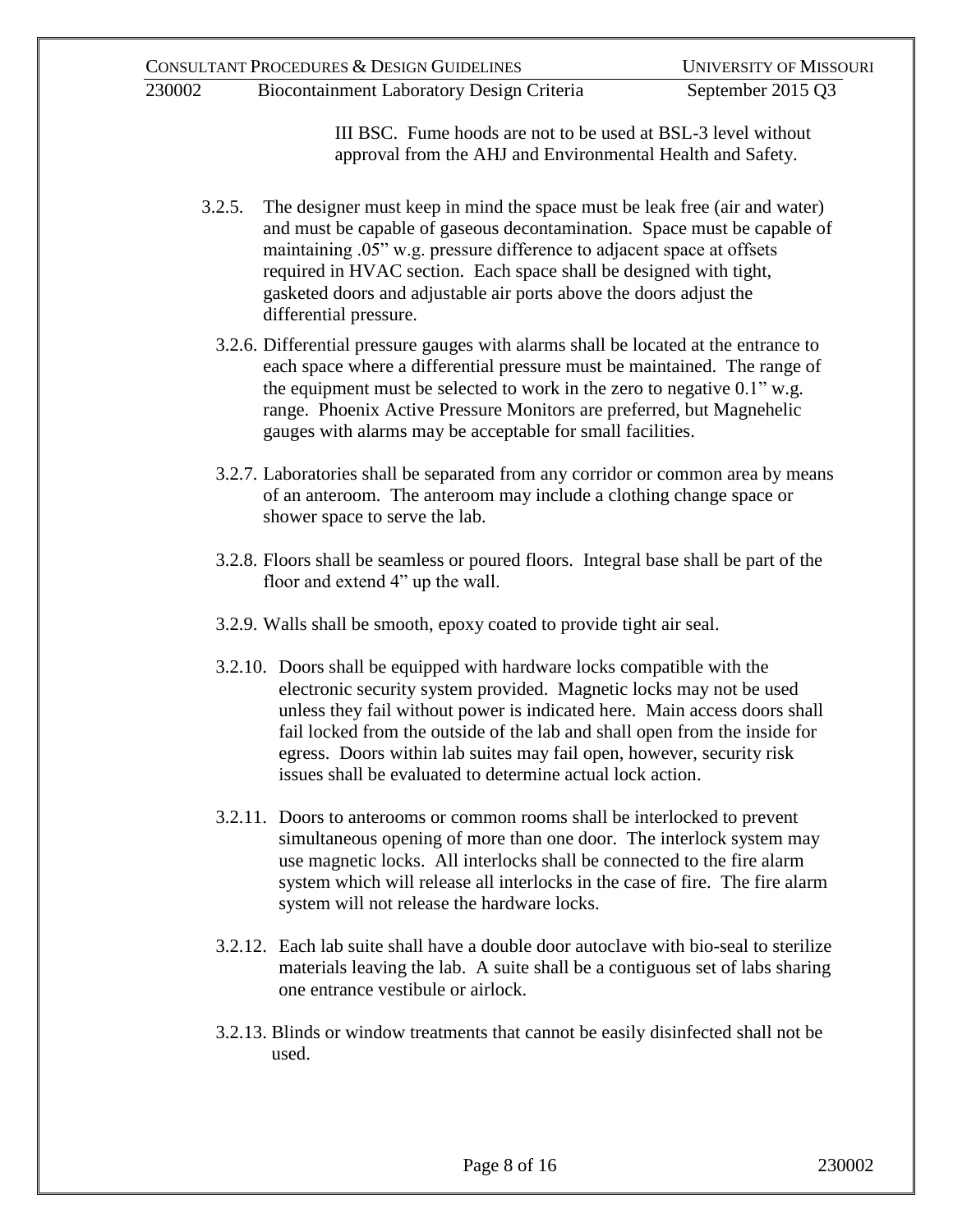# 3.3. Fire Protection Requirements

- 3.3.1. Fire protection systems are as required per other sections of the Consultant Procedures and Design Guidelines. Variances to this standard can only be approved by the Authority Having Jurisdiction (AHJ).
- 3.3.2. In the case of special needs, systems other than water based may be used with the approval of the AHJ.
- 3.4. HVAC Requirements
	- 3.4.1. BSL-3 labs shall use separate HVAC systems from other spaces, but BSL-3 spaces may share systems.
	- 3.4.2. BSL-3 labs shall be constant volume.
	- 3.4.3. Where systems are shared, each lab must be capable of being isolated by means of bubble tight dampers in the ducts.
	- 3.4.4. Exhaust systems shall be HEPA filtered with bag in/bag out systems. HEPA shall be redundant and the enclosures shall be capable of isolation with bubble tight dampers. Each enclosure shall be fitted with valved connections for VHP decontamination and shall be fitted with a scanning system that allows full in-sittu filter scan without the operator opening the enclosure.
	- 3.4.5. Exhaust duct work shall be welded from the lab through the HEPA filter enclosure.
	- 3.4.6. Supply duct work must be welded from the lab or animal room up to where the duct passes through a bubble tight damper.
	- 3.4.7. All welded duct work is to be separately pressure tested. Method shall be in accordance with working pressure of duct.
	- 3.4.8. A visual method of verifying laboratory pressure/air flow shall be provided. The indicators shall confirm laboratory pressure (thus direction air flow) at the entrance to each space where a pressure difference must exist for directional air flow. Audible and visual alarms shall be provided in the laboratory space to warn the occupants if the pressure falls below a pre-set value. Digital equipment is preferred.
	- 3.4.9. Exhaust discharge shall be designed with a minimum upward discharge velocity of 3000 feet per minute (FPM). The designer must show the discharge clears all nearby structures and intakes using approved ASHRAE methodology or a University Approved modeling process.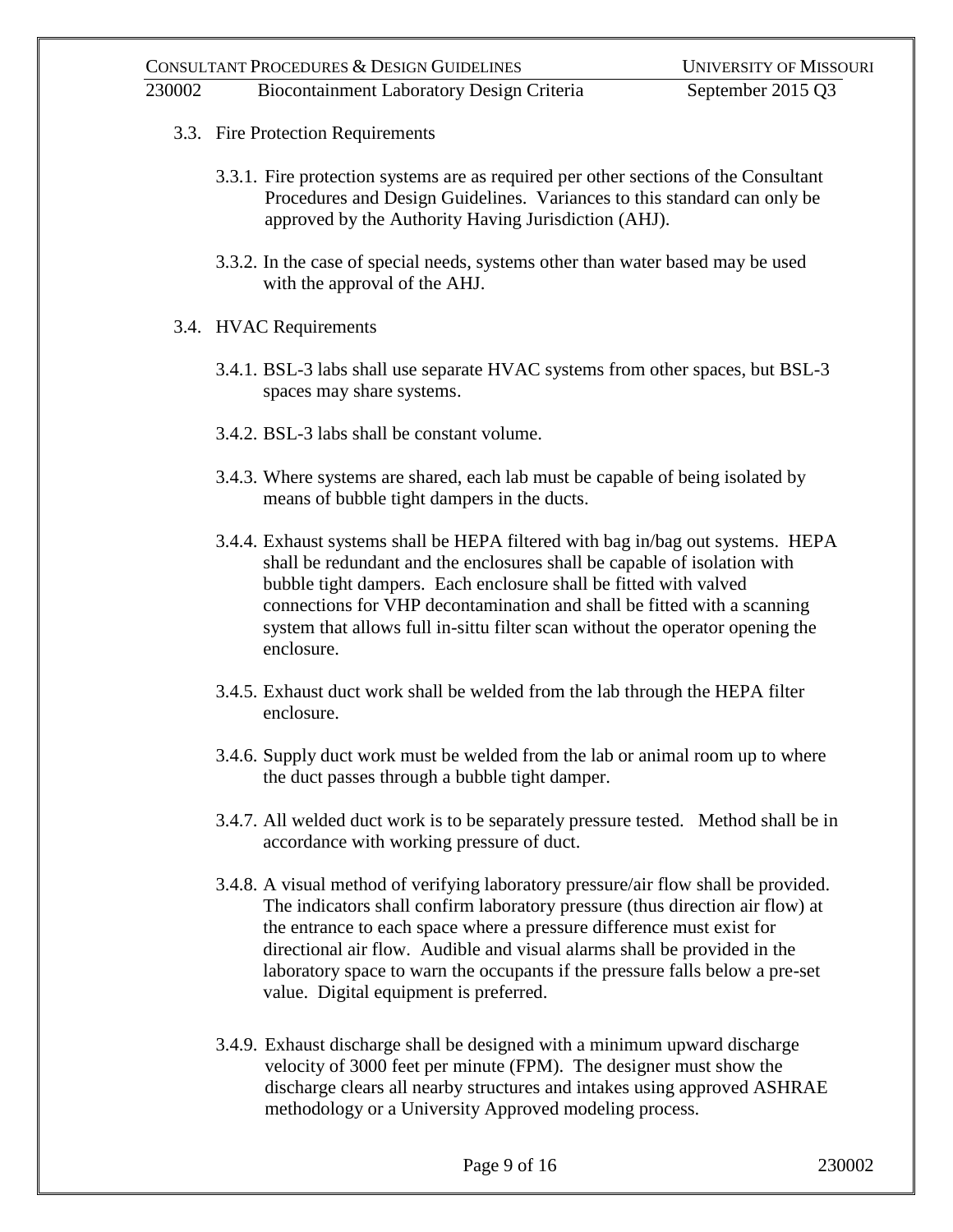- 3.4.10. Supply and Exhaust Quantities
	- 3.4.10.1. Offset to be at least twice the error rate of the air valves multiplied times the sum of the supply and exhaust air flow plus 50 CFM. Once the offset is calculated, it should be added to the design supply flow to determine the **minimum** exhaust flow. If the exhaust flow is higher than the value used to determine offset, the offset shall be recalculated using the revised exhaust rates.
		- 3.4.10.1.1. Example (assume 5% valve error, Room 40' x 37' 6"x 10' high) Supply air flow is calculated based on load at 1,400 CFM. Exhaust is calculated based on 15,000 cubic feet and 6 ACH or 1,500 CFM minimum. Minimum calculated offset is rounded to nearest 10 CFM.

| Calc           | Supply     | Exhaust    | Min. Calc | Min.  |
|----------------|------------|------------|-----------|-------|
| Run            | <b>CFM</b> | <b>CFM</b> | Offset    | Req'd |
|                |            |            |           | Exh.  |
|                | 1,400      | 1500       | 340       | 1,740 |
| $\overline{2}$ | 1,400      | 1,740      | 360       | 1,760 |
| 3              | 1,400      | 1,760      | 370       | 1,770 |
| 4              | 1,400      | 1,770      | 370       | 1,770 |

- 3.5. Plumbing Requirements
	- 3.5.1. Vacuum lines **shall** be equipped with HEPA filtration. Vacuum system shall be designed so it can be decontaminated.
	- 3.5.2. All plumbing traps to be deep seal with the seal depth calculated to prevent lab to ambient air pressure differences from "blowing out" the trap.
- 3.6. Electrical Requirements
	- 3.6.1. Back-up power must be provided for freezers, biosafety cabinets, air handling, exhaust systems, pumps, and other devices required to maintain the safety of the facility in the case of a power failure. Back-up power shall be sized to run this equipment long enough for the facility to be safely shut down and all materials contained but in no case less than 8 hours. Freezers containing agents or contaminated materials shall have a means provided to maintain super cold conditions for at least 48 hours.
- 4. Biosafety Level 3Ag (BSL-3Ag) Laboratories
	- 4.1. Definitions and General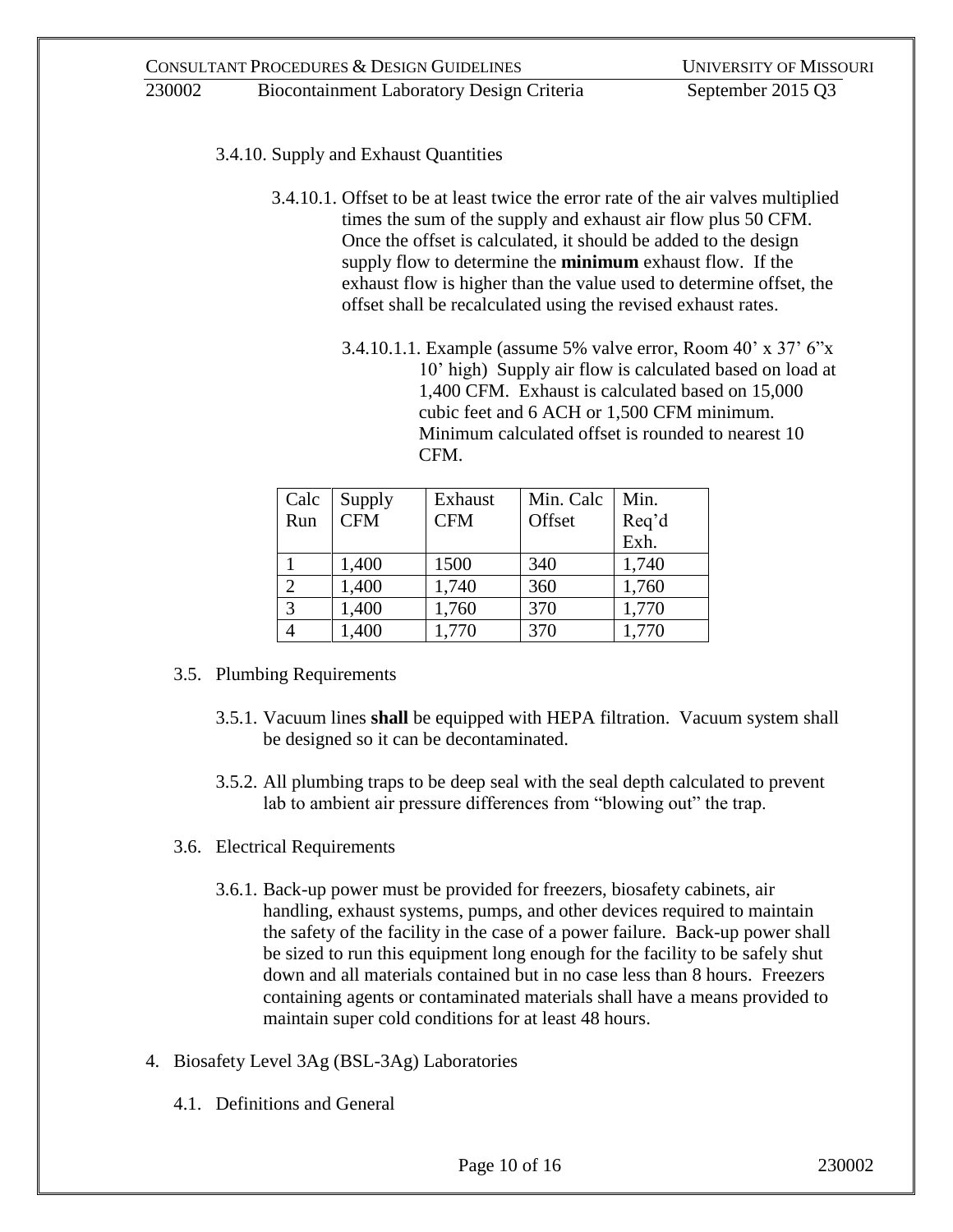- 4.1.1. (ARS): Used with pathogens that present a risk of causing infections of animals and plants and causing a great economic harm. (Foot and Mouth Disease is the premier example.)
- 4.1.2. Careful consideration should be given to the U.S. Department of Agriculture's Agricultural Research Service' (USDA ARS) Facilities Design Standards in terms of input.
- 4.1.3. As a minimum, the Biosafety in Microbiological and Biomedical Laboratories (BMBL), Fifth Edition, Appendix D shall apply, except where noted otherwise in this standard.
- 4.1.4. Requirements of BSL-3 spaces above shall apply except where the BMBL or this standard is more stringent.
- 4.2. Architectural Requirements
	- 4.2.1. Keep in mind the facility's barriers serve as primary containment, not secondary containment.
	- 4.2.2. Provide separate security from other spaces including BSL-3 spaces such that the BSL-3 Ag spaces can be isolated and secured.
	- 4.2.3. Necropsy rooms shall be designed to accommodate the animal size programmed for the space with space size for large farm animals preferred.
	- 4.2.4. Entry to containment shall be through a clean change/shower/dirty change area. The clean change space shall be designed to store PPE and clothing for personnel to change into before entering the shower and then containment. The dirty change space shall have room to store PPE and "dirty" clothing before entering the shower.
	- 4.2.5. Design of spaces must be capable of withstanding the pressure decay tests specified by ARS in Appendix 9B of their Design Standard. Commissioning MUST include testing of all applicable spaces.
- 4.3. Fire Protection Requirements
	- 4.3.1. No additional or special requirements under this section.
- 4.4. HVAC Requirements
	- 4.4.1. Supply to the space shall be HEPA filtered.
	- 4.4.2. No additional or special requirements under this section.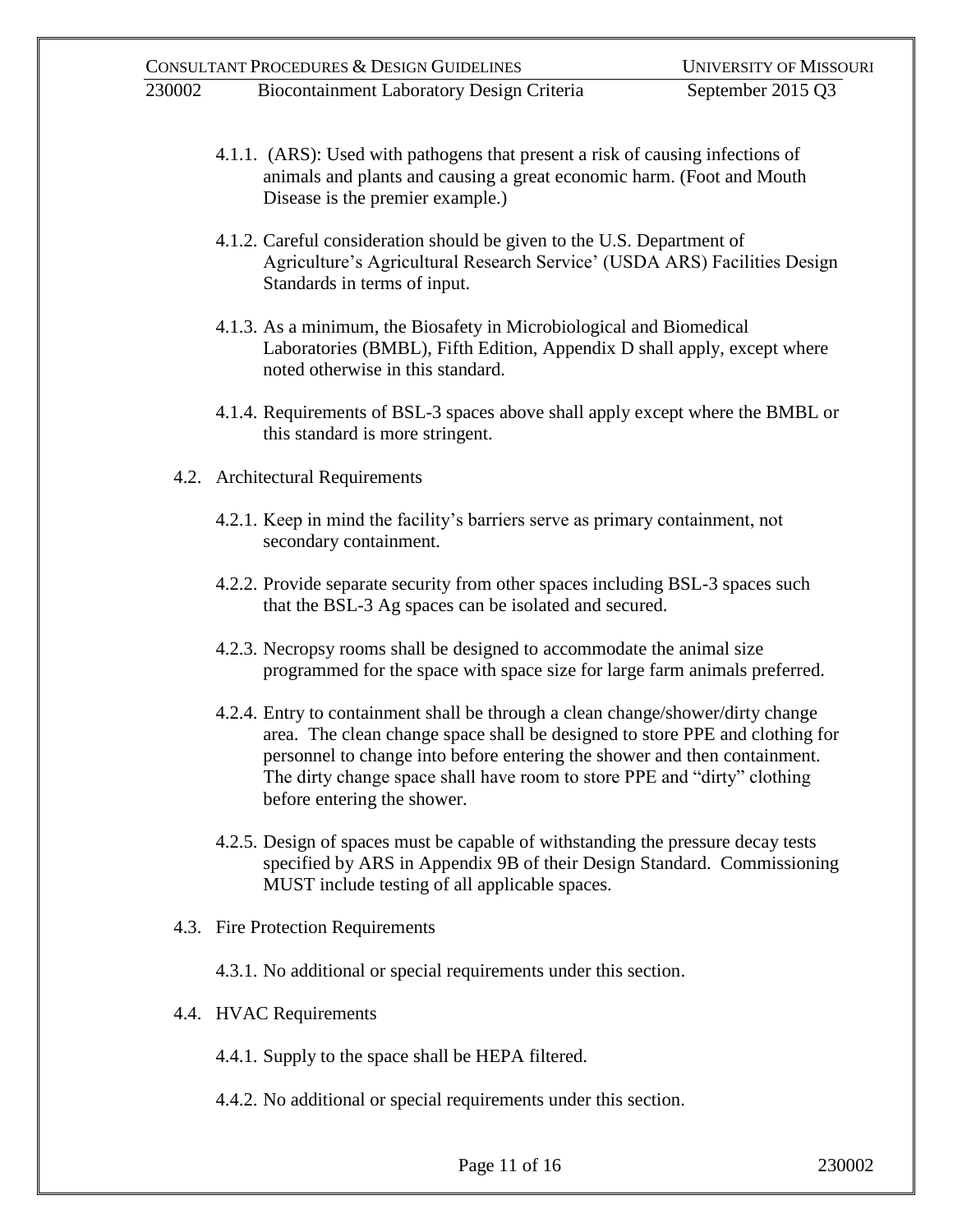- 4.5. Plumbing Requirements
	- 4.5.1. Sanitary drainage system is to be separated from all other waste systems.
	- 4.5.2. Effluent must be collected and decontaminated in a central liquid waste sterilization system. Equipment must be provided to process, heat and hold the contaminated liquid effluents to temperatures, pressures and times sufficient to inactivate all biohazardous materials that reasonably can be expected to be studied at the facility in the future. Double containment piping systems with leak alarms and annular space decontaminating capability should be considered for these wastes. Effluents from laboratory sinks, cabinets, floors and autoclave chambers are sterilized by heat treatment. Under certain conditions, liquid wastes from shower rooms and toilets may be decontaminated by chemicals.
	- 4.5.3. Facilities must be constructed with appropriate basements or piping tunnels to allow for inspection of plumbing systems.
	- 4.5.4. HEPA filters must be installed on all atmospheric vents serving plumbing traps, as near as possible to the point of use.
- 4.6. Electrical Requirements

4.6.1. No additional or special requirements under this section.

- 5. Biosafety Level 4 (BSL-4) Laboratories
	- 5.1. Definitions and General
		- 5.1.1. Definition (BMBL): Exotic agents that pose a high individual risk of life threatening disease by infectious aerosols and for which no treatment is available.
	- 5.2. There are no standards for BSL-4 at this time since none are anticipated to be constructed in the near future.
- 6. Animal Biosafety Level 2 (ABSL-2)
	- 6.1. Definitions and General
		- 6.1.1. ABSL-2 is suitable for work involving laboratory animals infected with agents associated with human disease and pose moderate hazards to personnel and the environment. It also addresses hazards from ingestion as well as from percutaneous and mucous membrane exposure.
		- 6.1.2. All University of Missouri spaces designed for housing lab animals shall be designed to meet ABSL-2 standards as a minimum.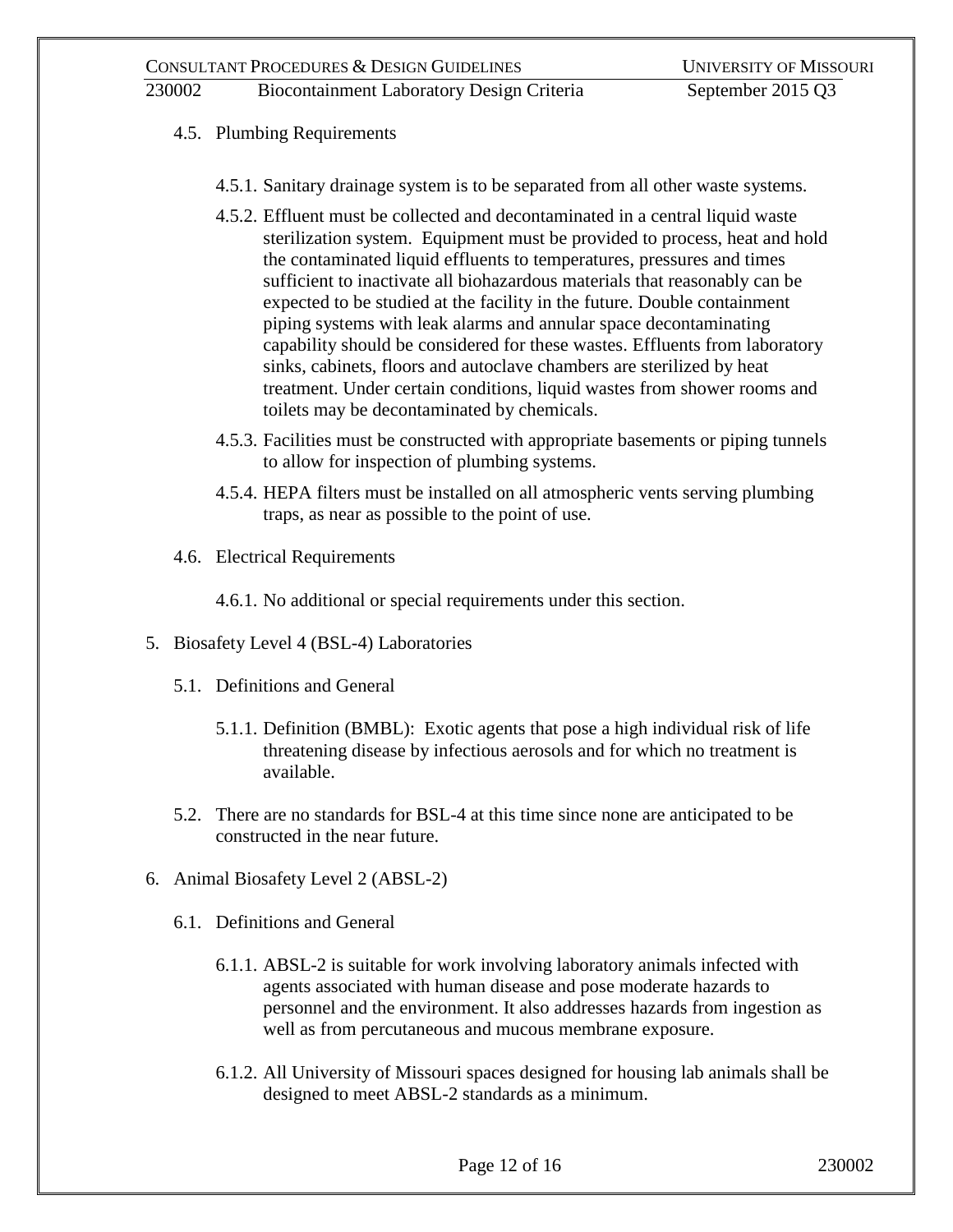- 6.1.3. All requirements of BSL-2 are applicable **except** where specifically modified or altered in this section.
- 6.2. Architectural Requirements
	- 6.2.1. Access to the animal room is limited. Only those persons required for program or support purposes are authorized to enter the animal facility and the areas where infectious materials and/or animals are housed or are manipulated. A card access system is generally required.
	- 6.2.2. Doors to areas where infectious materials and/or animals are housed shall open inward.
	- 6.2.3. A hand washing sink is located at the exit of the areas where infectious materials and/or animals are housed or are manipulated. Additional sinks for hand washing should be located in other appropriate locations within the facility. Sink traps are to be of appropriate level to prevent the entry of vermin or gases. Sink traps to be glass drum type or of such construction that allow visual inspection trap contents.
	- 6.2.4. Penetrations around floors, walls and ceiling surfaces are to be tightly sealed (air tight) to prevent the entrance of vermin and pests. This includes all joints such as door frames to walls, etc.
	- 6.2.5. Approved seamless floors or monolithic floors may be used. Monolithic floors are preferred.
	- 6.2.6. Windows must not be installed in animal spaces unless approved by the Director of the campus animal operations.
	- 6.2.7. Filled and epoxy coated block walls are preferred.
	- 6.2.8. Walls, floors, and ceilings are designed for regular cleaning, disinfection, and decontamination. This process may include the use of high-pressure, high-temperature water as well as abrasives, caustic cleaners and chlorine compounds.
	- 6.2.9. Cantilevered bench tops with rolling metal cabinets are preferred because they allow for ease of cleaning. Fixed casework and countertops shall be sealed to walls and floors during installation to minimize harborage of pests and provide a cleanable joint. Countertop materials will vary depending on usage. Traditional materials such as chemical-resistant plastic laminates may be appropriate for some applications. Epoxy resin will apply for most applications where corrosive chemicals are used.
	- 6.2.10. Space for autoclave capacity should be provided on the "dirty" side of the facility for decontamination of cages, waste materials, and other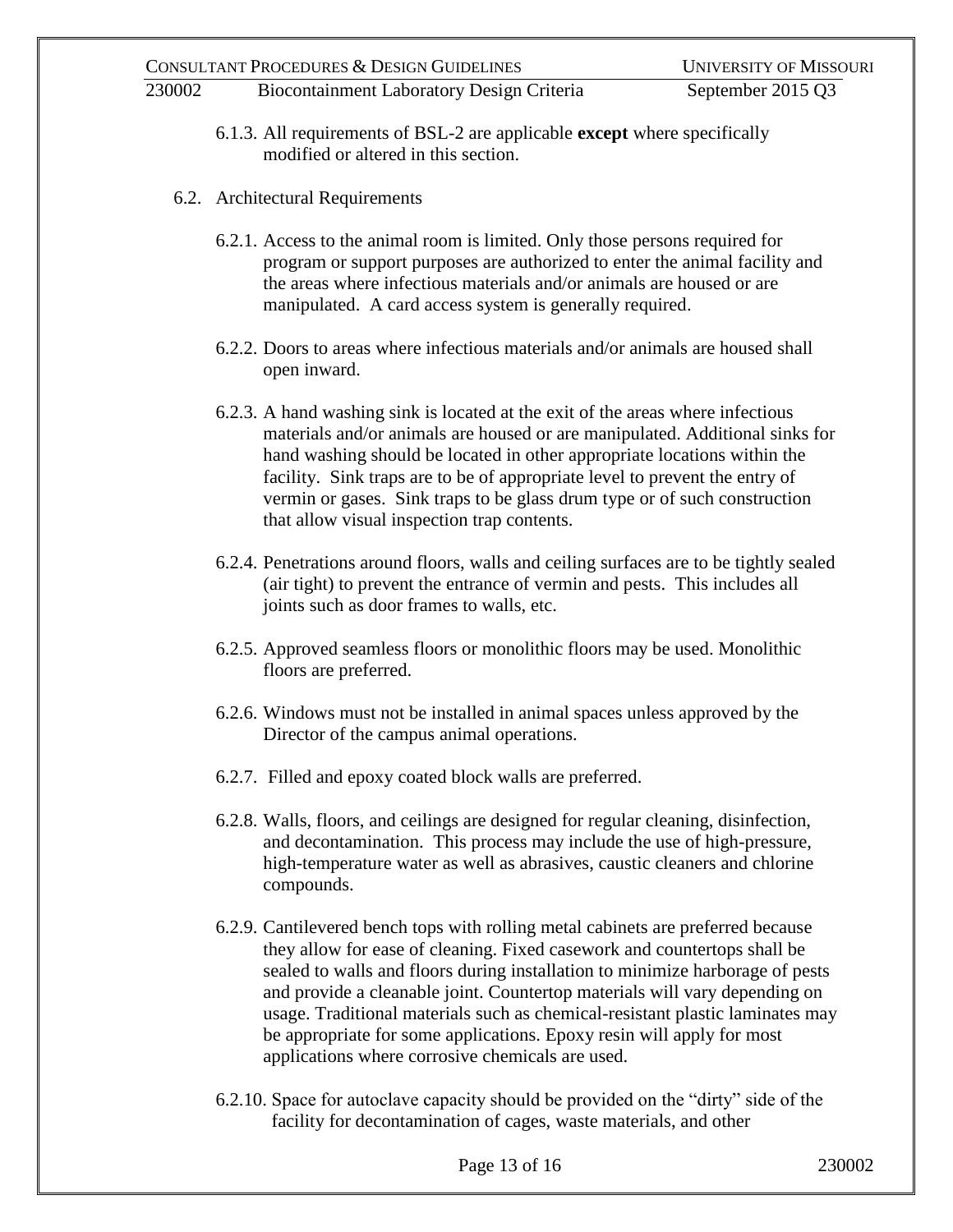230002 Biocontainment Laboratory Design Criteria September 2015 Q3

contaminated equipment. The autoclave provided may be double-door/passthrough. The doors should be interlocked to prevent the possibility of contamination of the "clean" side. Space should be provided for autoclave maintenance. Space should also be considered for "clean" autoclaves (for sterilization of microbiological media and clean instruments, etc.) when required by animal facility personnel.

- 6.3. Fire Protection Requirements
	- 6.3.1. Follow requirements in sections above and elsewhere in CPDG.
- 6.4. HVAC Requirements
	- 6.4.1. Ventilation systems shall be designed in the median of the range required within AALAC. For most animal spaces at the University of Missouri that is 13 air changers per hour (ACH). If requested by the PM, the consultant will evaluate the use of lab air monitoring systems (such as Aircuity) to reduce the total ventilation required with the potential of lowering the minimum ACH for occupied and unoccupied laboratories. As stated in 2.4.5 of this section, the design must be sufficient to allow a laboratory to increase ventilation upon the detection of higher concentrations of identified chemicals to flush out the room (e.g. due to a spill). Ventilation rates may be adjusted over time by comparing measured concentrations with desired thresholds but never lower than twelve (12) ACH for occupied laboratories and six (6) ACH for unoccupied laboratories.
- 6.5. Plumbing Requirements
	- 6.5.1. Install hose bibb in animal rooms per direction from PM in consultation with campus animal resource personnel. This hose bibb must be on non-potable water system.
- 6.6. Electrical Requirements
	- 6.6.1. All light fixtures in animal rooms and cage wash areas must be rated as water tight.
	- 6.6.2. All outlets in animal rooms and cage wash areas shall be water proof.
- 7. Animal Biosafety Level 3 (ABSL-3)
	- 7.1. Definitions and General
		- 7.1.1. Animal Biosafety Level 3 involves practices suitable for work with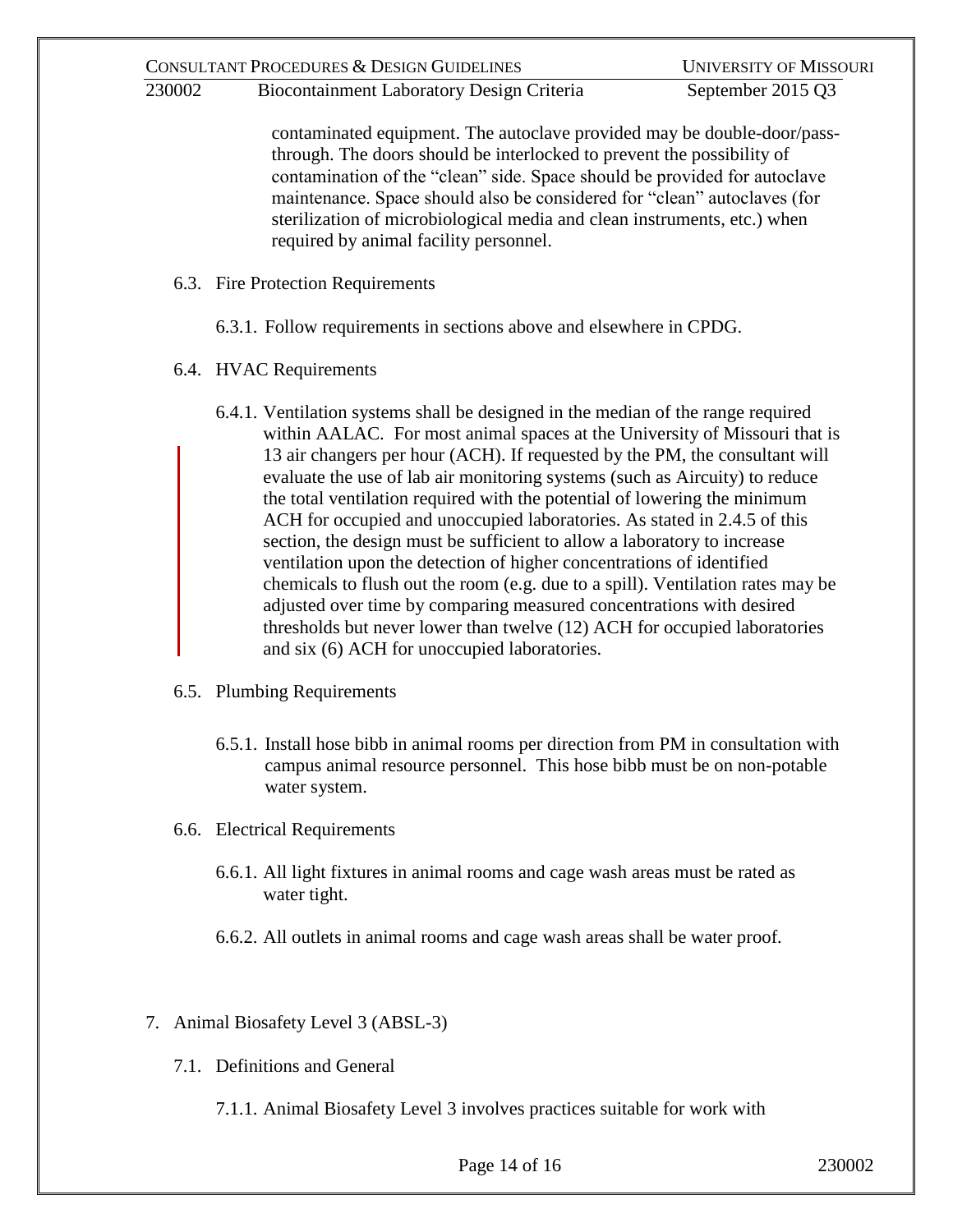laboratory animals infected with indigenous or exotic agents, agents that present a potential for aerosol transmission and agents causing serious or potentially lethal disease.

- 7.1.2. ABSL-3 facilities shall meet all requirements of ABSL-2 facilities unless modified or added to by this section.
- 7.1.3. ABSL-3 facilities shall meet all requirements of BSL-3 facilities unless modified or added in this section.
- 7.2. Architectural Requirements
	- 7.2.1. Walls, floors, and ceilings are designed for regular cleaning, disinfection, and decontamination.
	- 7.2.2. Interior surfaces and joints are to be gas tight to maintain space pressures (capable of gaseous decontamination).
	- 7.2.3. Spaces must be capable of maintaining .05" w.g. compared to adjacent space with offset outlined in HVAC sections for BSL-3.
- 7.3. Fire Protection Requirements (no change)
- 7.4. HVAC Requirements (no change)
- 7.5. Plumbing Requirements (no change)
- 7.6. Electrical Requirements (no change)